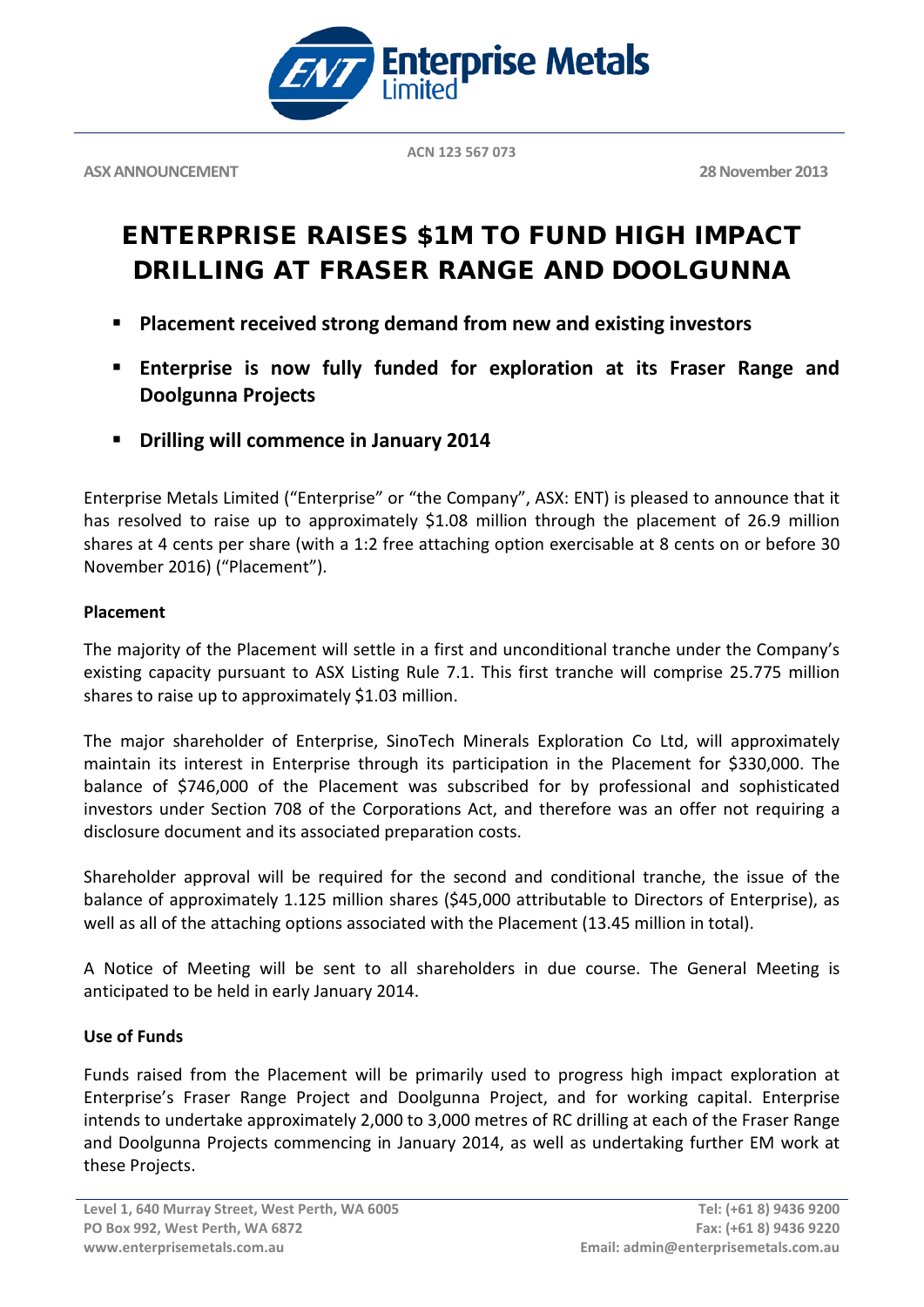

#### **Fraser Range Exploration Program**

The Fraser Range Project is located between Sirius Resources NL's Nova and Crux prospects. Enterprise's drill targets are similar geologically to Nova and Crux. Enterprise's ground covers 594 $km<sup>2</sup>$  and is located approximately 100 $km$  east of Norseman. The Project is considered prospective for gold and copper/nickel/PGE mineralisation and covers the core of the Fraser Range gravity feature, which defines the prospective nickel-copper belt containing Sirius's Nova deposit.

The Company has identified four high priority targets at Plato, Heart, Highway and McPhersons using soil geochemistry and HeliTEM data, for drill testing in early 2014. Plato is defined by an area of coherent Ni-Cu-Co soil anomalism, with individual maximum values of up to 252ppm Ni, 46ppm Cu and 32ppm Co. The Plato prospect is interpreted to be an intrusive body similar to that associated with the Nova Ni deposit and Sirius's recently announced Crux anomaly. Plato lies approximately 20km NE along strike from Crux (see Figure 1).

The drilling program will commence at Plato, with 1,500 - 2,000m of RC, followed by down-hole EM to identify massive sulphides proximate to each hole. Similar programs are planned for Heart, Highway and McPhersons.



**Figure 1. Fraser Range, Magnetic Image with Coloured Gravity Drape**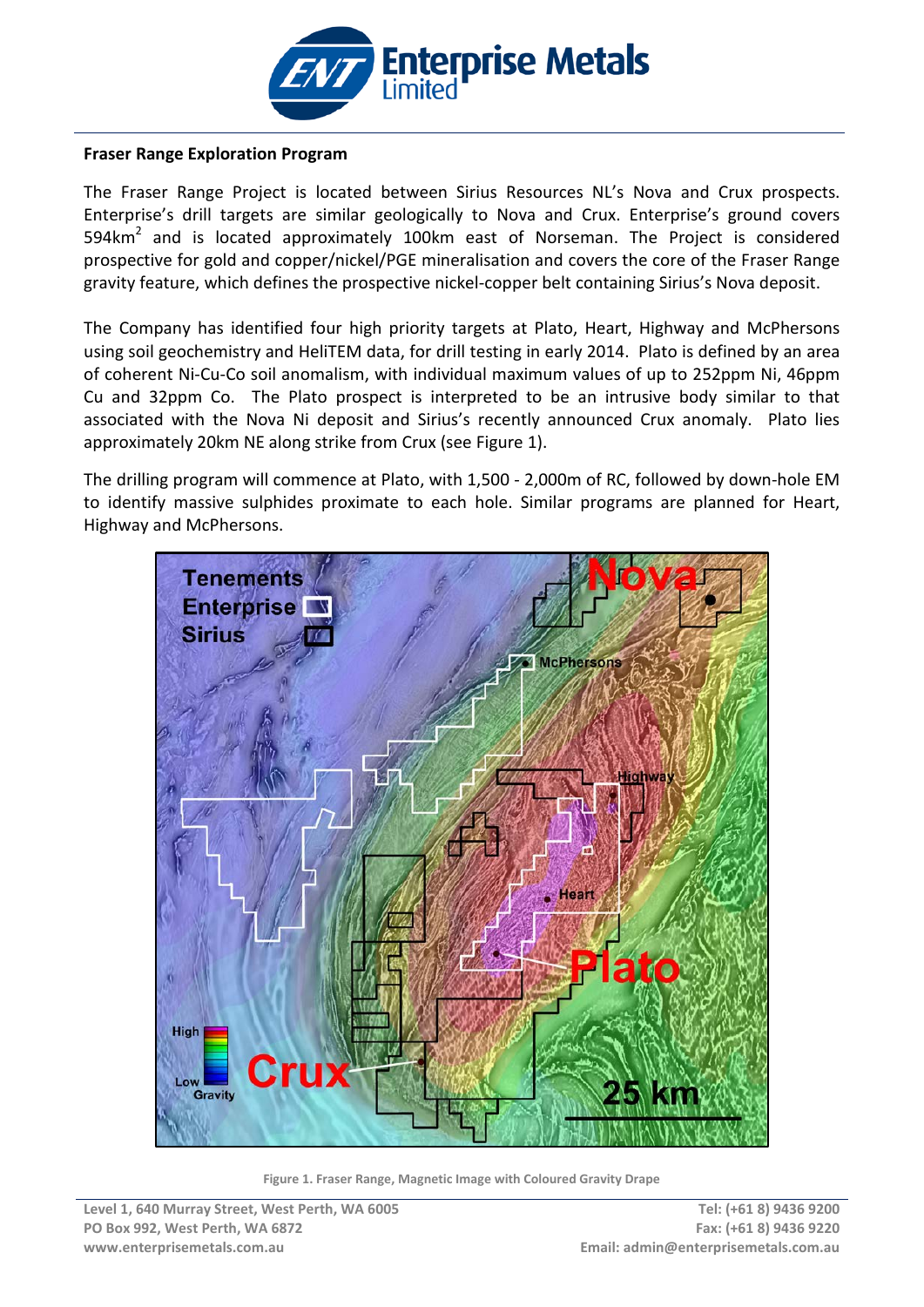

#### **Doolgunna Exploration Program**

The Doolgunna Project covers 1,036km<sup>2</sup> and is located 110km northeast of Meekatharra and some 10km southwest of Sandfire Resources NL's DeGrussa copper-gold mine. The project is considered prospective for volcanic hosted massive sulphide deposits (VMS) and sediment hosted base metals deposits (SEDEX copper). The giant orebodies of the Zambian Copperbelt are considered to be SEDEX-style copper deposits, formed at the arkose[-shale](http://en.wikipedia.org/wiki/Shale) interfaces within sedimentary sequences, adjacent to major fault structures.

The Doolgunna geological setting is similar in some respects to the Zambian Copperbelt, and the Company has identified a number of SEDEX style copper-gold targets along the Southern Boundary Fault, which marks the southern boundary of the sediment filled Doolgunna Graben. These targets, shown as A to F in Figure 2, were initially airborne EM targets, and are now supported by ground EM surveys and highly anomalous values of tellurium, bismuth, antimony and molybdenum in '*mag-lag*' geochemistry. These metals are considered to be base metal pathfinders.

Gravity traverses have been planned for each of the drilling targets, in order to prioritise the target drilling sequence. Following the gravity traverses and ranking, a program of approximately 3,000m of RC drilling is planned, with follow up Downhole EM.



**Figure 2. Doolgunna Project, Magnetic Image with Mag-Lag Tellurium Geochemistry and EM Targets**